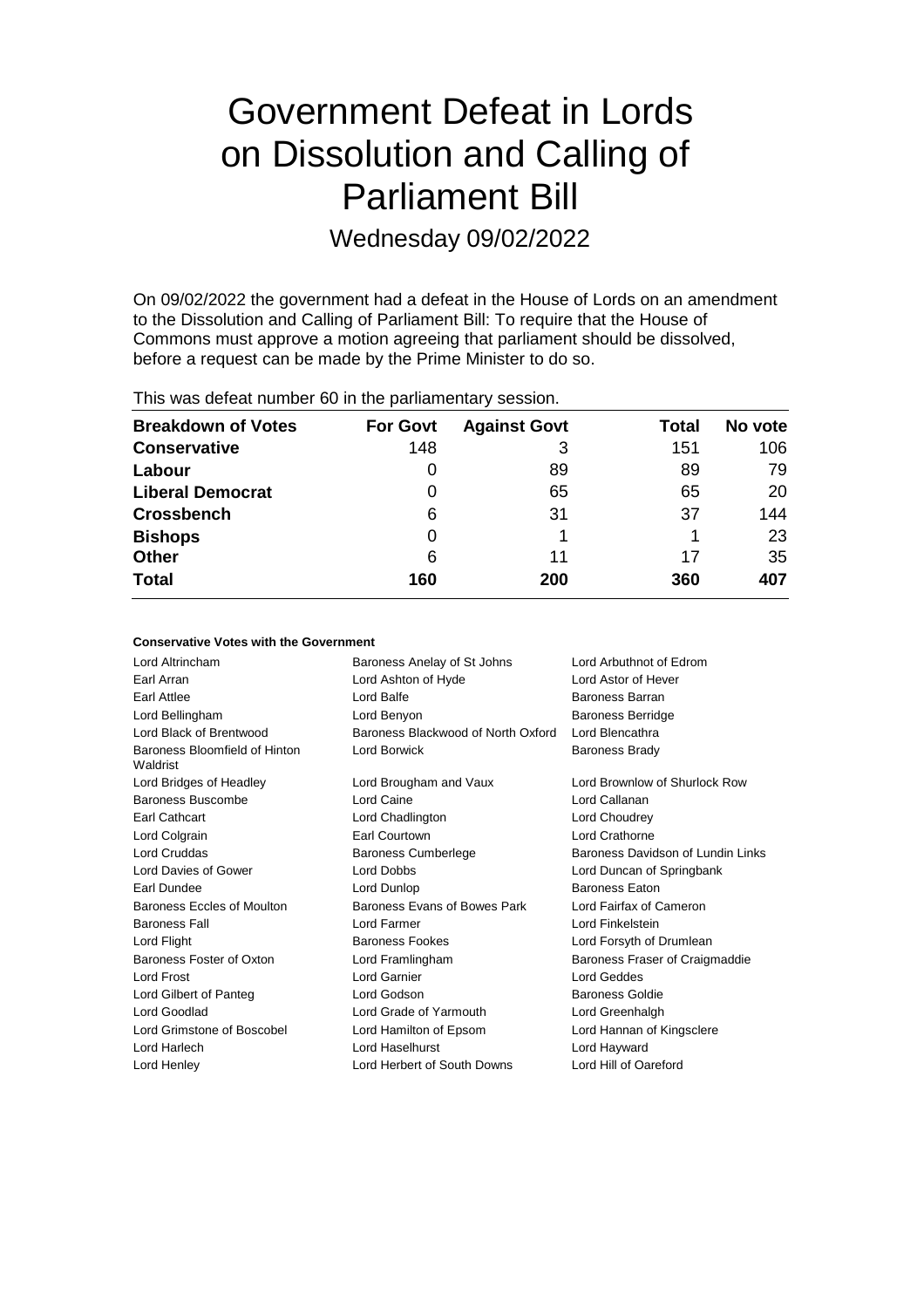Baroness Hodgson of Abinger Lord Holmes of Richmond Baroness Hooper Lord Horam Lord Howard of Rising Lord Howard of Lympne Earl Howe Lord Hunt of Wirral Baroness Jenkin of Kennington Lord Johnson of Marylebone Lord Jopling Lord Kamall Lord Kirkhope of Harrogate Lord Lancaster of Kimbolton Lord Lang of Monkton Lord Leigh of Hurley **Lord Lilley** Lord Lilley **Earl Lindsay** Lord Lingfield Lord Livingston of Parkhead Lord Mancroft Baroness Manzoor Lord Maude of Horsham Lord McColl of Dulwich Lord McLoughlin **Baroness Meyer Duke of Montrose** Baroness Morrissey Lord Moylan Baroness Neville-Jones Baroness Neville-Rolfe **Baroness Noakes** Lord Norton of Louth Lord Offord of Garvel **Lord Parkinson of Whitley Bay** Baroness Penn Baroness Pidding Lord Polak Lord Porter of Spalding Baroness Rawlings **Rawlings Lord Reay 1996 Baroness Redfern** Lord Risby **Lord Robathan Baroness Sanderson of Welton** Lord Sandhurst Lord Sarfraz Lord Sassoon Baroness Sater **Baroness Scott of Bybrook** Baroness Seccombe Lord Selkirk of Douglas Lord Sharpe of Epsom Lord Sheikh Baroness Shephard of Northwold Lord Sherbourne of Didsbury Lord Shinkwin Lord Smith of Hindhead Baroness Stedman-Scott Lord Sterling of Plaistow Lord Stewart of Dirleton **Baroness Stowell of Beeston** Baroness Sugg Lord Suri Lord Taylor of Holbeach Lord Trefgarne Lord True Lord Tugendhat Baroness Vere of Norbiton Baroness Verma Lord Wakeham Lord Wharton of Yarm Lord Whitby Lord Willetts Baroness Williams of Trafford Lord Wolfson of Tredegar **Baroness Wyld** Lord Young of Cookham Viscount Younger of Leckie

# **Conservative Votes against the Government**

Lord Cormack Lord Lansley Lord Vinson

**Labour Votes with the Government**

# **Labour Votes against the Government**

Baroness Bakewell **Baroness** Bakewell **Lord Berkeley Baroness Blake of Leeds** Lord Blunkett **Lord Boateng** Lord Boateng **Lord Bradley** Lord Brooke of Alverthorpe Lord Browne of Ladyton Lord Campbell-Savours Lord Carter of Coles **Baroness Chakrabarti** Baroness Chapman of Darlington Lord Clark of Windermere Lord Coaker Lord Collins of Highbury Baroness Corston Baroness Crawley Lord Cunningham of Felling Lord Davidson of Glen Clova Lord Davies of Oldham Lord Davies of Brixton Lord Dubs Lord Elder Lord Faulkner of Worcester Lord Foulkes of Cumnock **Baroness Gale** Baroness Golding Baroness Golding Baroness Goudie Lord Grantchester Lord Griffiths of Burry Port Lord Grocott Lord Hacking Viscount Hanworth Baroness Healy of Primrose Hill Baroness Henig Lord Howarth of Newport Lord Hunt of Kings Heath Baroness Jones of Whitchurch Lord Jones Lord Jordan Lord Kennedy of Southwark Lord Khan of Burnley Lord Knight of Weymouth Baroness Lawrence of Clarendon Lord Lennie Lord Liddle **Lord Lipsey** Lord Lipsey **Baroness Lister of Burtersett** Lord McNicol of West Kilbride Baroness Merron Lord Monks Lord Morgan **Baroness Morris of Yardley** Lord Murphy of Torfaen Lord Pendry **Baroness Pitkeathley** Baroness Prosser Baroness Ramsay of Cartvale **Lord Reid of Cardowan** Baroness Ritchie of Downpatrick

Baroness Armstrong of Hill Top Lord Harris of Haringey **Baroness Hayman of Ullock** Baroness Hayter of Kentish Town Baroness Mallalieu Lord Maxton Lord McConnell of Glenscorrodale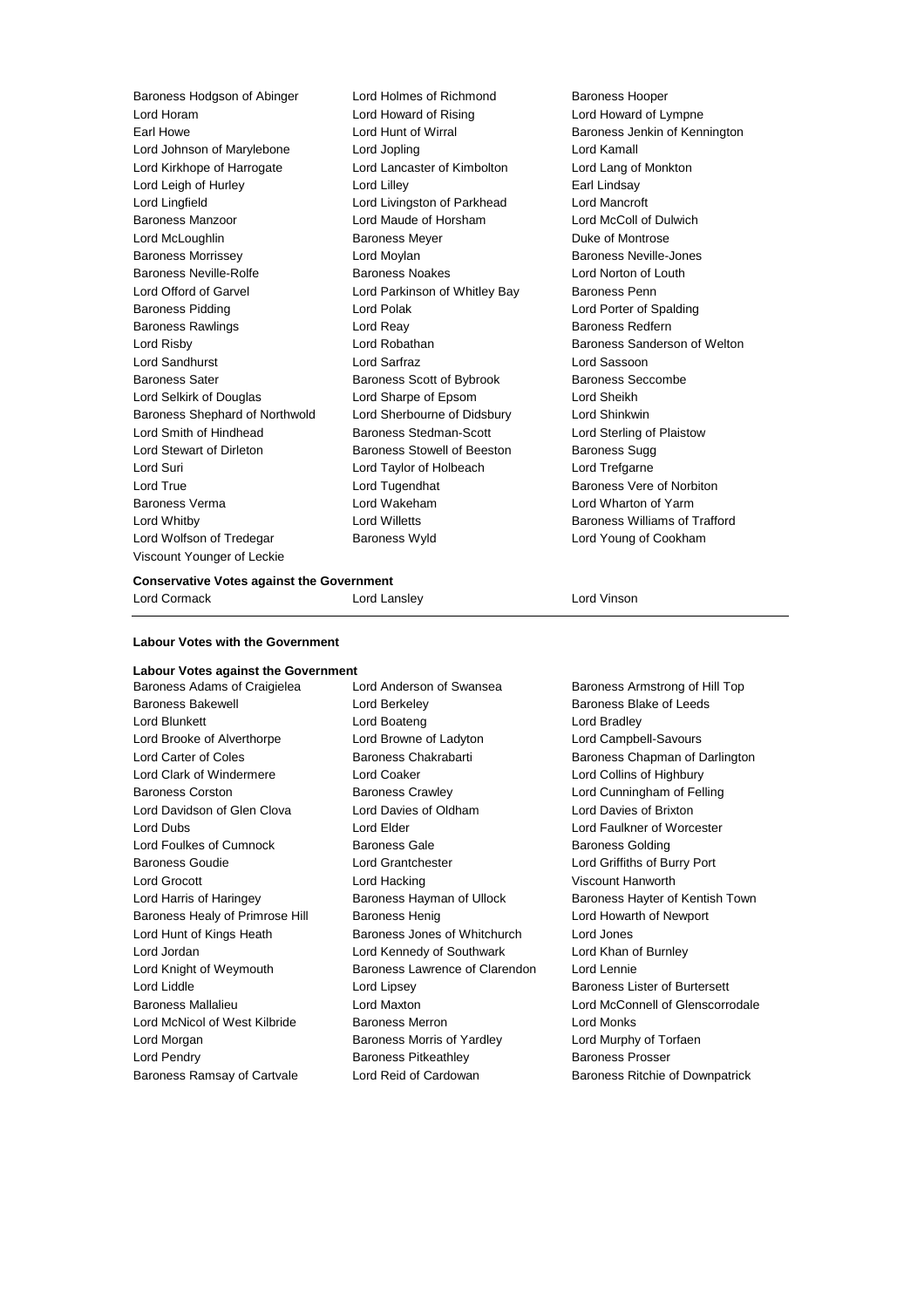Baroness Smith of Basildon Lord Snape<br>
Baroness Symons of Vernham Dean Baroness Taylor of Bolton Baroness Thornton Baroness Symons of Vernham Dean Baroness Taylor of Bolton Baroness Thorness Thorness Thorness Thorness Thornes<br>Lord Tunnicliffe Baroness Lord Turnberg Baroness Warwick of Undercliffe Lord Watts **Lord West of Spithead** Baroness Wheeler **Lord Whitty Baroness Wilcox of Newport Baroness Wilcox of Newport** Lord Wood of Anfield Baroness Young of Old Scone

**Lord Rooker Communist Communist Communist Communist Communist Communist Communist Communist Communist Communist Communist Communist Communist Communist Communist Communist Communist Communist Communist Communist Communist** Lord Tunnicliffe

### **Liberal Democrat Votes with the Government**

# **Liberal Democrat Votes against the Government**

| Eiberar Democrat volco againol inc Oovernment |                                |                                               |
|-----------------------------------------------|--------------------------------|-----------------------------------------------|
| Lord Addington                                | Lord Allan of Hallam           | Baroness Bakewell of Hardington<br>Mandeville |
| Baroness Barker                               | Lord Beith                     | Baroness Benjamin                             |
| Baroness Bonham-Carter of Yarnbury            | Baroness Bowles of Berkhamsted | <b>Baroness Brinton</b>                       |
| Lord Bruce of Bennachie                       | Lord Burnett                   | Baroness Burt of Solihull                     |
| Lord Campbell of Pittenweem                   | Lord Clement-Jones             | Lord Dholakia                                 |
| Baroness Featherstone                         | Lord Foster of Bath            | Lord Fox                                      |
| Lord German                                   | <b>Baroness Grender</b>        | <b>Baroness Hamwee</b>                        |
| Baroness Harris of Richmond                   | <b>Baroness Humphreys</b>      | Lord Hussain                                  |
| Baroness Hussein-Ece                          | Baroness Janke                 | <b>Baroness Jolly</b>                         |
| Lord Jones of Cheltenham                      | <b>Baroness Kramer</b>         | Lord Lee of Trafford                          |
| Lord Marks of Henley-on-Thames                | Lord McNally                   | Lord Newby                                    |
| <b>Baroness Northover</b>                     | Lord Oates                     | Lord Paddick                                  |
| Lord Palmer of Childs Hill                    | <b>Baroness Parminter</b>      | <b>Baroness Pinnock</b>                       |
| Lord Purvis of Tweed                          | <b>Baroness Randerson</b>      | Lord Razzall                                  |
| Lord Redesdale                                | Lord Rennard                   | Baroness Scott of Needham Market              |
| Lord Scriven                                  | Lord Sharkey                   | Baroness Sheehan                              |
| Lord Shipley                                  | Baroness Smith of Newnham      | Lord Stoneham of Droxford                     |
| Lord Storey                                   | Lord Strasburger               | <b>Lord Stunell</b>                           |
| <b>Baroness Suttie</b>                        | Lord Taverne                   | Lord Teverson                                 |
| Baroness Thomas of Winchester                 | Lord Thomas of Gresford        | <b>Baroness Thornhill</b>                     |
| Viscount Thurso                               | Baroness Tyler of Enfield      | Lord Wallace of Saltaire                      |
| Baroness Walmsley                             | Lord Wrigglesworth             |                                               |
|                                               |                                |                                               |

#### **Crossbench Votes with the Government**

| Lord Brown of Eaton-under-Heywood              | Baroness Falkner of Margravine | Lord Fowler                          |
|------------------------------------------------|--------------------------------|--------------------------------------|
| Lord Janvrin                                   | Earl Kinnoull                  | Lord Trevethin and Oaksey            |
| <b>Crossbench Votes against the Government</b> |                                |                                      |
| Lord Alton of Liverpool                        | Lord Best                      | Lord Butler of Brockwell             |
| Lord Cameron of Dillington                     | Baroness Campbell of Surbiton  | Viscount Craigavon                   |
| Lord Cromwell                                  | Baroness D'Souza               | Baroness Finlay of Llandaff          |
| Lord Hannay of Chiswick                        | Lord Hastings of Scarisbrick   | Baroness Hayman                      |
| <b>Baroness Hollins</b>                        | Lord Hope of Craighead         | Lord Judge                           |
| Lord Kerslake                                  | Lord Kilclooney                | Lord Laming                          |
| Lord Lisvane                                   | Baroness Masham of Ilton       | Baroness O'Loan                      |
| Lord Pannick                                   | Lord Patel                     | <b>Baroness Prashar</b>              |
| Lord Ramsbotham                                | Lord Ravensdale                | Lord Sentamu                         |
| Lord Turnbull                                  | Lord Walney                    | <b>Baroness Watkins of Tavistock</b> |
| Duke of Wellington                             |                                |                                      |

#### **Bishop Votes with the Government**

#### **Bishop Votes against the Government** Bishop of Leeds